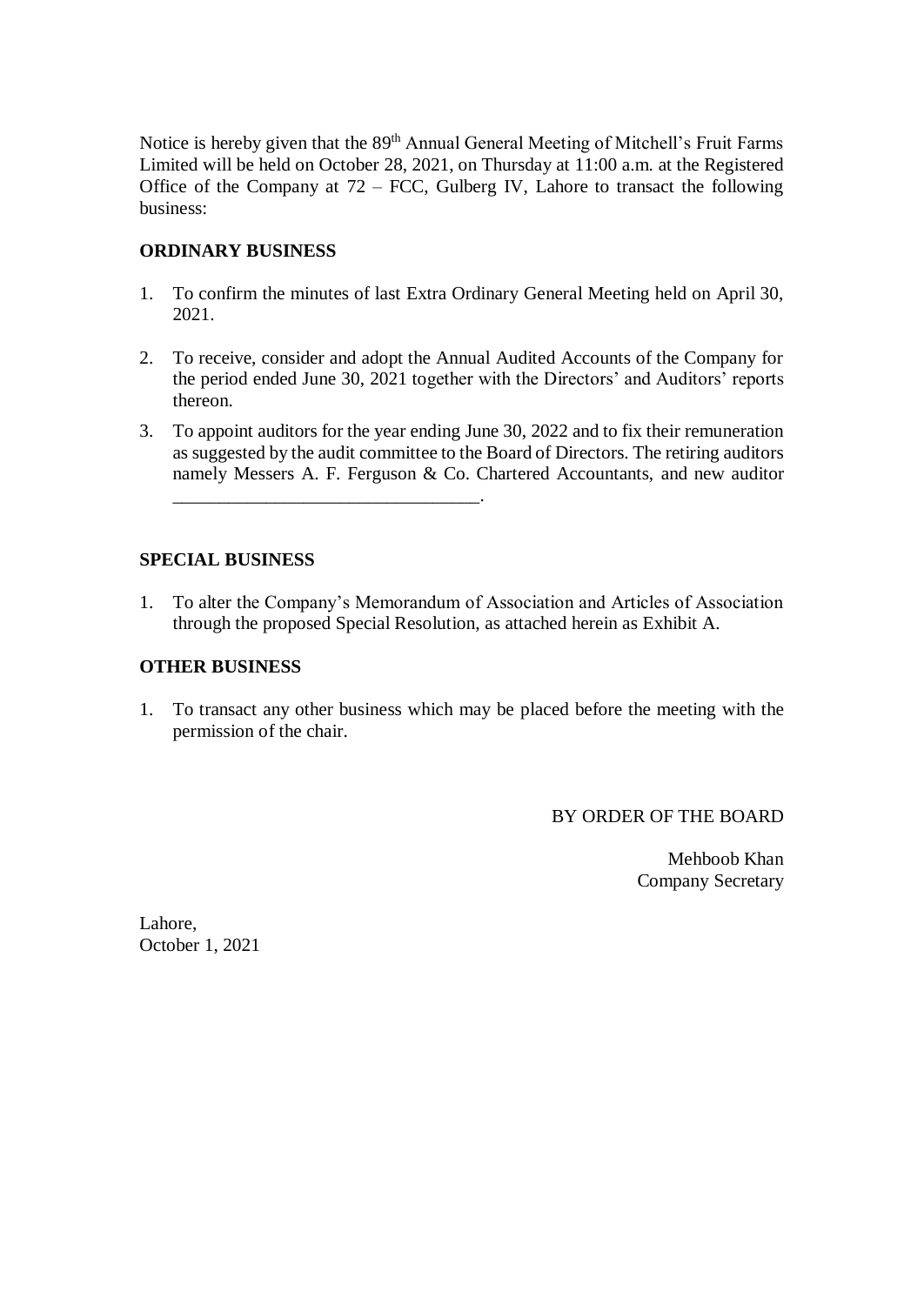# **NOTES**

- 1. The Individual Members who have not yet submitted photocopy of their valid Computerized National Identity Card (CNIC) to the Company / Share Registrar, are once again reminded to send the same at the earliest directly to Company's Share Registrar, M/s Corplink (Private) Limited, Wings Arcade, 1-K (Commercial), Model Town, Lahore. The Corporate Entities are requested to provide their National Tax Number (NTN). Please give Folio Number with the copy of CNIC and NTN details. Reference is also made to the Securities and Exchange Commission of Pakistan (SECP) Notifications SRO 779 (I) dated August 18, 2011, and SRO 831 (I) 2012 dated July 05, 2012, which mandates that the dividend warrants should bear CNIC number of the registered member or the authorized person, except in case of minor(s) and corporate members.
- 2. The share transfer book of the Company will remain closed from 21 October, 2021 to 28 October, 2021 (both days inclusive). Transfers received in order (including deposit requests under CDS) at our Registrar's office Corplink (Private) Limited, Wings Arcade, 1-K (Commercial) Model Town, Lahore up to 01:00 p.m. on 20 October, 2021 will be considered in time.
- 3. A member eligible to attend and vote at this meeting may appoint another member as his/her proxy to attend and vote instead of him/her. Proxies, in order to be effective, must be received by the Company at the Registered Office not later than 48 hours before the time meeting is scheduled for.
- 4. Duly completed instrument of proxy, and the other authority under which it is signed, or notarially a certified copy thereof, must be lodged with the Company Secretary at the Company's Registered Office (72 - FCC, Gulberg IV, Lahore) at least 48 hours before the time of the meeting.
- 5. Shareholders are requested to immediately notify the change in their address, if any.

CDC Account Holders will further have to follow the under-mentioned guidelines as laid down by the Securities and Exchange Commission of Pakistan:

#### **A. For Attending the Meeting:**

- i) In case of individuals, the account holder or sub-account holder and/or the person whose securities are in group account and their registration details are uploaded as per the Regulations, shall authenticate his/her identity by showing his/her original Computerized National Identity Card (CNIC) or original passport at the time of attending the meeting.
- ii) In case of corporate entity, the Board of Directors' resolution/power of attorney with specimen signature of the nominee shall be produced (unless it has been provided earlier) at the time of the meeting.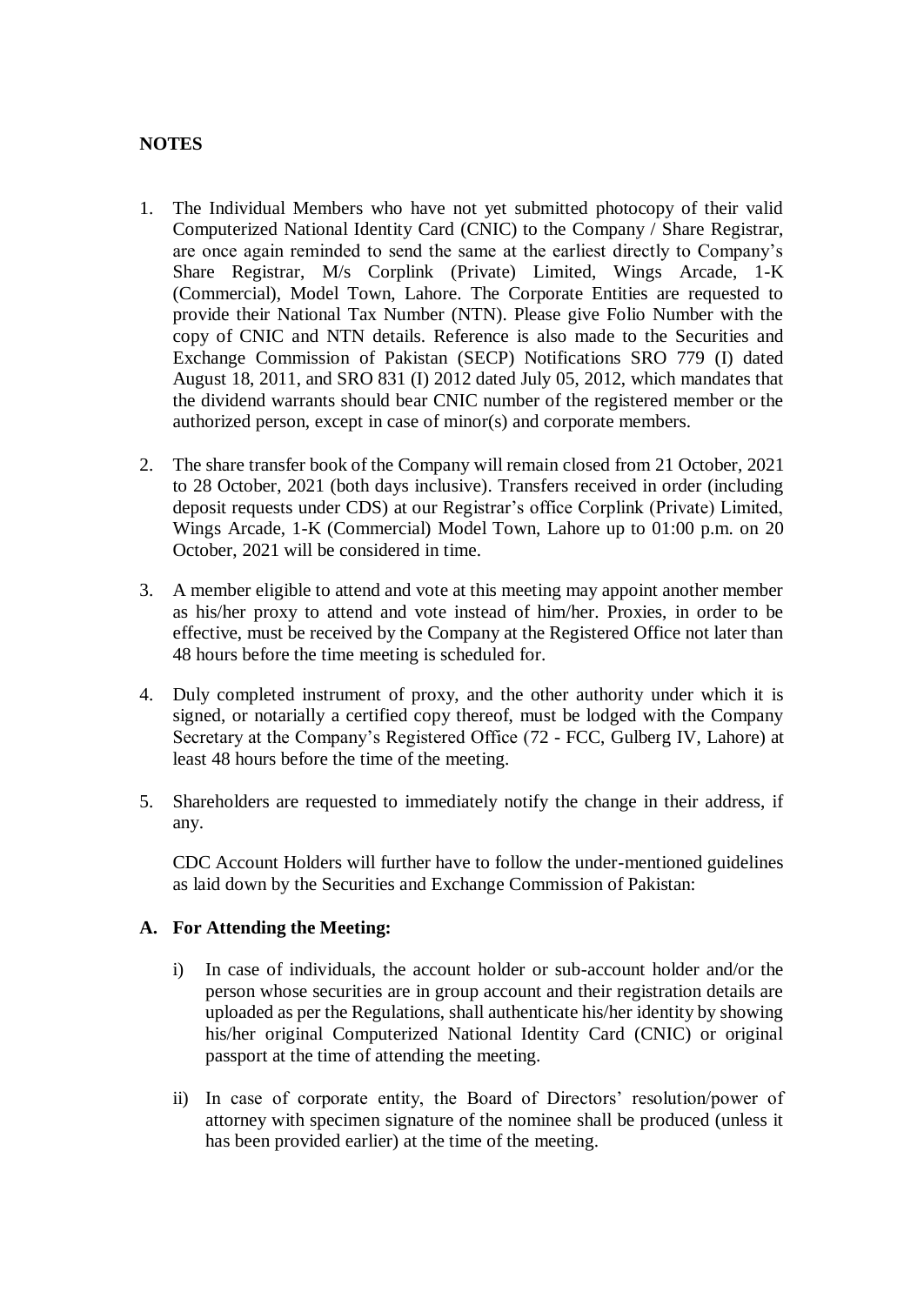### **B. For Appointing Proxies:**

- i) In case of individuals, the account holder or sub-account holder and/or the person whose securities are in group account and their registration details are uploaded as per the Regulations, shall submit the proxy form accordingly.
- ii) The proxy form shall be witnessed by two persons whose names, addresses and CNIC numbers shall be mentioned on the form.
- iii) Attested copies of CNIC or the passport of the beneficial owners and the proxy shall be furnished with the proxy form.
- iv) The proxy shall produce his/her original CNIC at the time of meeting.
- v) In case of corporate entity, the Board of Directors' resolution/power of attorney with specimen signature of the person nominated to represent and vote on behalf of the corporate entity, shall be submitted along with proxy form to the Company.
- 6. Intimation of Changes of Address and declaration for non-deduction of Zakat:

Members who hold shares certificates should notify any changes in their registered address and provide their declarations for non-deduction of zakat, if applicable to the Share Registrar.

Members who hold shares in CDC/participant accounts should update their address and submit their declarations for non-deduction of zakat, if applicable, to the CDC or their respective participants/stockbrokers.

7. Unclaimed Dividends and Store Certificates:

The Shareholders are hereby informed that in accordance with Section 244 of the Companies Act, 2017 and the Unclaimed Shares, Modaraba Certificate, Dividends,

8. Circulate Annual Reports to shareholders via e-mail:

Pursuant to Notification vide S.R.O.787(1)/2014 dated September 8, 2014 has allowed companies to circulate Annual Financial Statements to shareholders along with notice of Annual General Meeting (AGM) through email. In this respect, members are hereby requested to convey their consent via e-mail on a standard request form which is available at the Company's website i.e. www.mitchells.com.pk. Further it is responsibility of the members to timely update the Company's Shares Registrar of any change in their registered e-mail addresses.

9. Circulate Annual Audited Accounts and Notice of AGM through to shareholders through CD or DVD or USB.

In pursuance of SECP notification S.R.O. No.470(1)/2016 dated May 31, 2016 the companies have been allowed to circulate their annual reports including annual audited accounts, notice of annual general meetings and other information contained therein of the Company to the members for future years through CD or